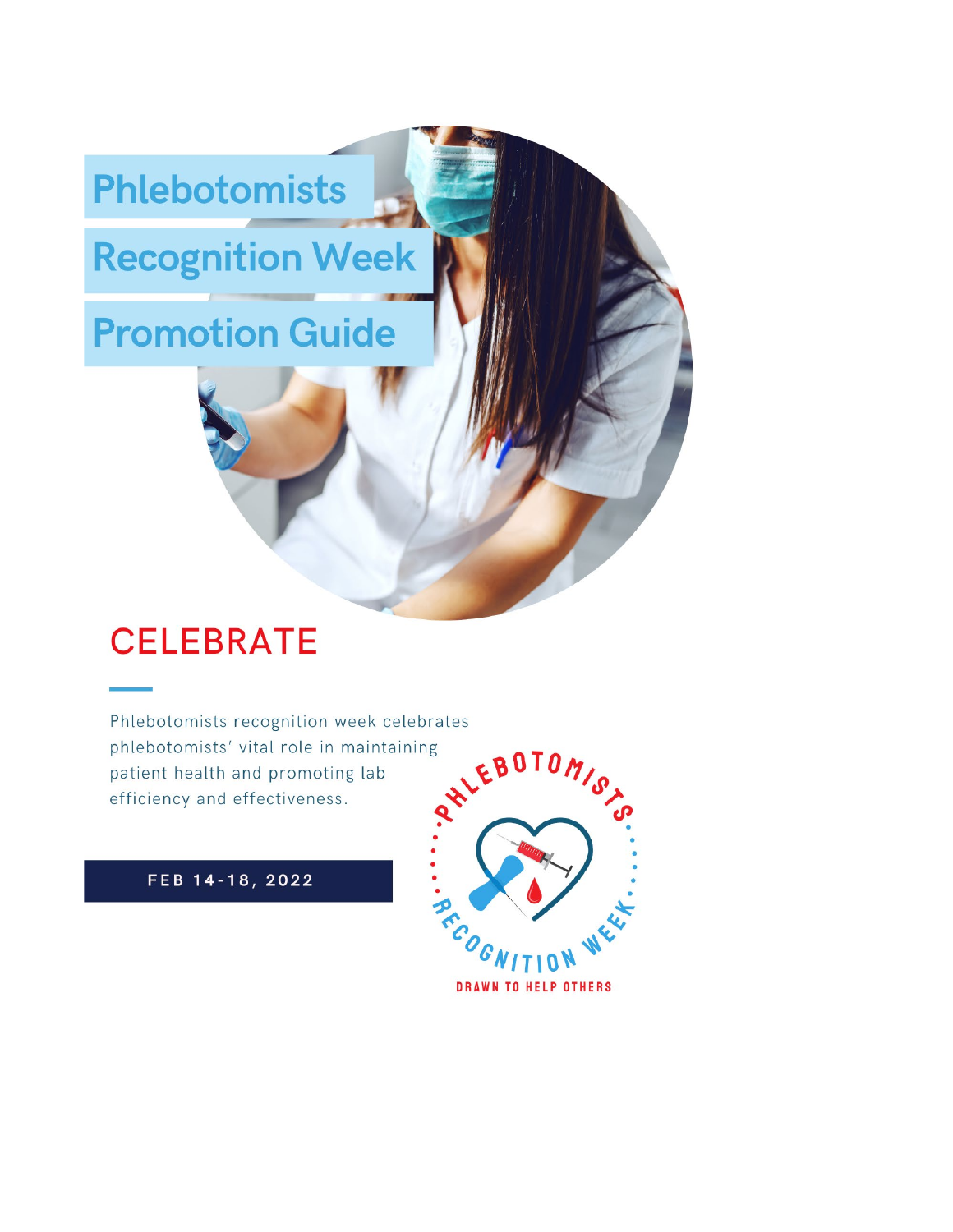# **Table of Contents**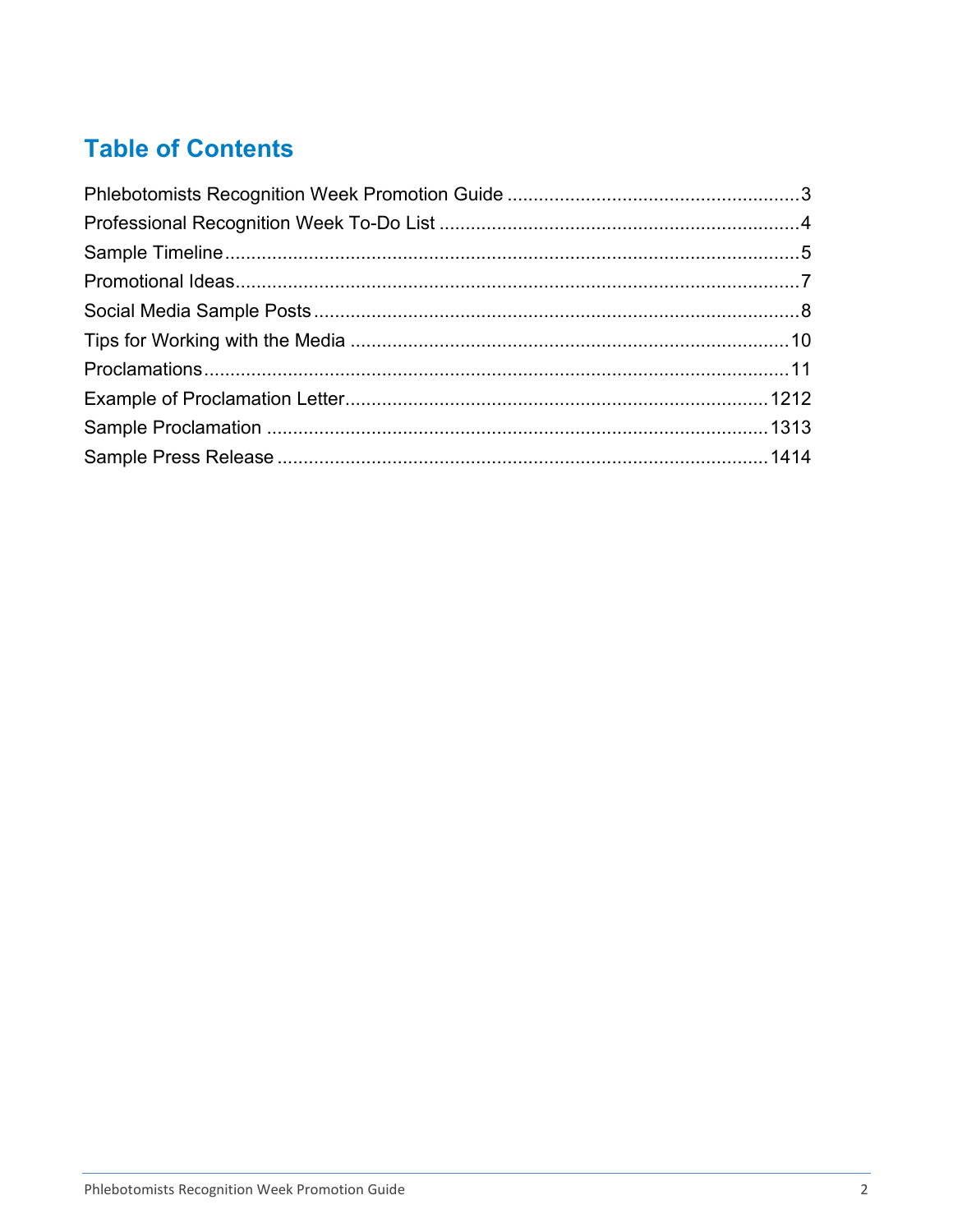# <span id="page-2-0"></span>**Phlebotomists Recognition Week Promotion Guide**

Registered Phlebotomy Technicians (RPT) and American Medical Technologists (AMT) will be celebrating National Phlebotomists Recognition Week (NPRW), February 14-18, 2022. Please join AMT in promoting and raising awareness for this important event that recognizes phlebotomy's vital role and contributions to healthcare. This step-by-step promotion guide includes:

- **Suggested event timelines, tasks**
- **If** Ideas for games and contests
- **Editable documents, such as press releases** and proclamations
- **[RPT Week promotional items for purchase](https://www.jimcolemanstore.com/amtpw/)**



Thank you for joining AMT and phlebotomists across the country in celebrating National Phlebotomists Recognition Week. If you have any questions or special requests, please contact AMT at: [recognitionweeks@americanmedtech.org.](mailto:recognitionweeks@americanmedtech.org)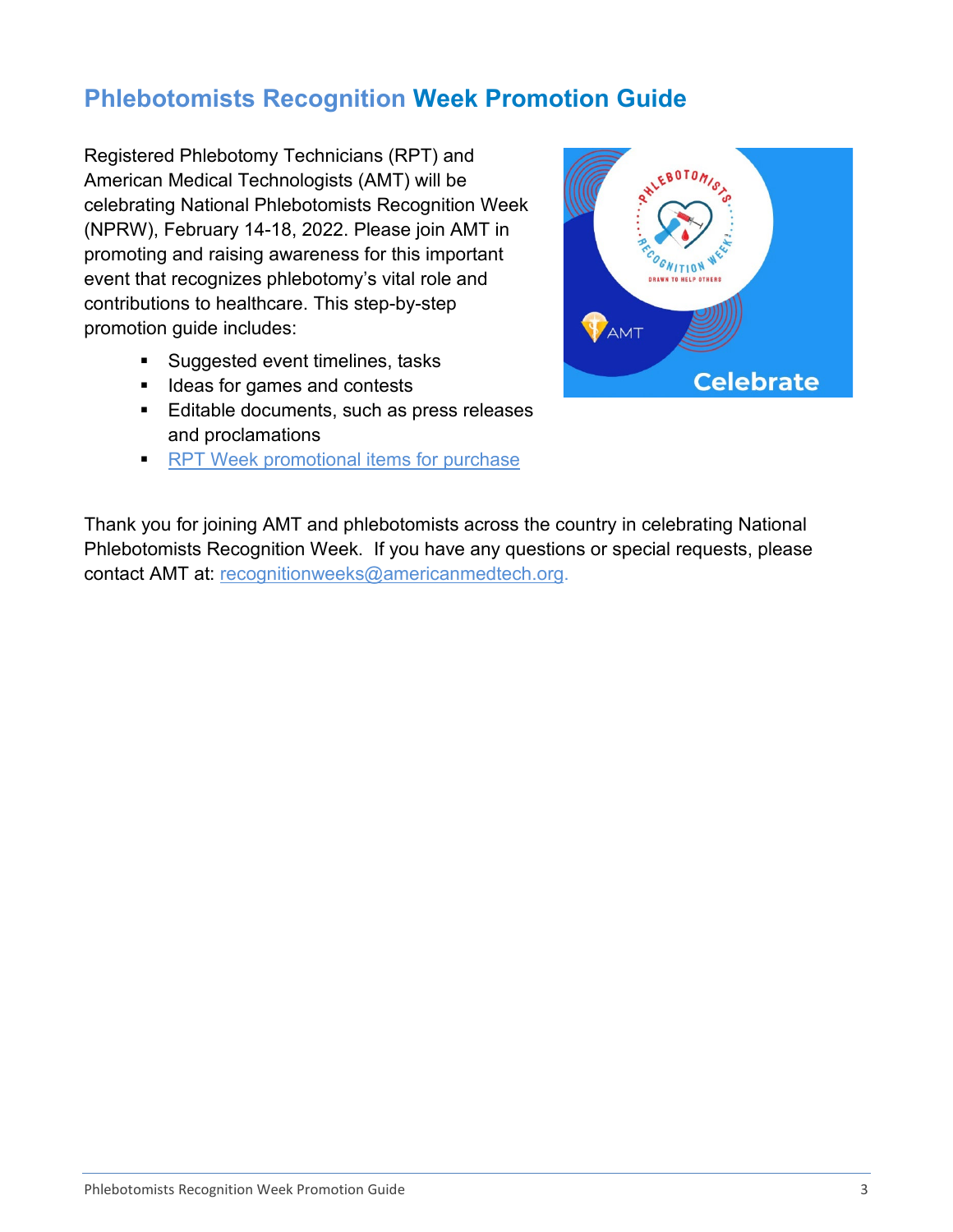# <span id="page-3-0"></span>**To-Do List**

- $\Box$  Choose a coordinator/chair and two-three other individuals to help plan promotion/event activities at your workplace or school.
- $\Box$  Set-up planning meeting with professional recognition week committee members at least three months prior to event.
- $\Box$  Research and download AMT's resources for the recognition week such as logos, posters, and promotional items for purchase at



[https://www.americanmedtech.org/Members/Member-Support/Recognition-Weeks/](https://www.americanmedtech.org/Members/Member-Support/Recognition-Weeks)tab.

- $\Box$  Decide how many and what kind of events/activities to plan. Promotion ideas/suggestions are included in this guide.
- $\Box$  Develop a budget for promotional materials, food, and space (if necessary.)
- $\Box$  Make a list of all those who might be interested in hearing about your celebration, including individuals or groups within your own work setting, local media, governor/mayor, local schools, and other healthcare providers, such as hospitals, laboratories, medical offices and clinics.
- $\Box$  Call the local hospitals, laboratories, clinics, doctor offices and schools in your area to see if they are planning any activities. Coordinating with others may not only provide you with ideas but may also make for a more effective celebration in the community.
- $\Box$  Send out letters to the governor/mayor requesting a proclamation (template included at the end of this guide.)
- $\Box$  Send out a press release to the media (template included with this guide) announcing your activities. Make sure to include contact information.
- $\Box$  Send information to the "Calendar of Events" sections of your local newspapers, community venues (e.g., the library) and neighborhood online event sites such as NextDoor.
- $\Box$  Develop and send out emails or postcards. The material should include a list of activities planned and contact information.
- $\Box$  AMT also sponsors contests and other fun activities during the week. Be sure to share these social media posts, emails and online community information with your local contacts.
- $\Box$  Let AMT know how you celebrated the event by emailing photos to [recognitionweeks@americanmedtech.org.](mailto:recognitionweeks@americanmedtech.org) We may post them on our social media outlets and/or in *Pulse* magazine.
- $\Box$  Send thank you letters or emails to all individuals who helped with the events/activities.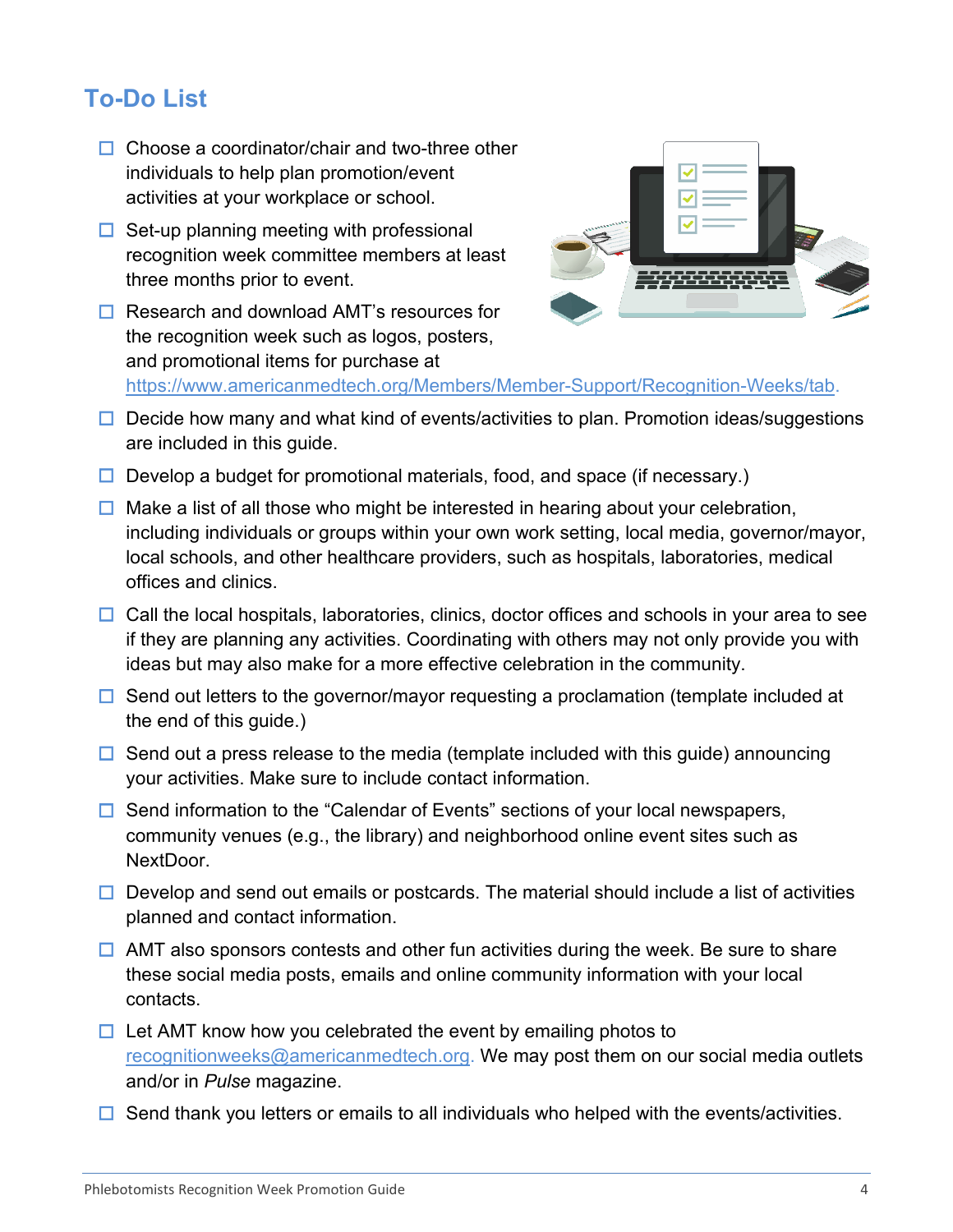# <span id="page-4-0"></span>**Sample Timeline**

#### **October**

- $\Box$  Choose a contact person/chair for the National Phlebotomists Recognition Week.
- $\Box$  Form a committee of two to three people.
- $\Box$  Meet to begin planning for NPRW. Review the promotional guide. Assign someone to contact the schools and other healthcare providers in the area before the next meeting to see what they are doing for NPRW.
- $\Box$  Meet again to continue planning. Develop a budget and assign tasks, such as:
- - 1. Developing promotional material
	- 2. Contacting the media
	- 3. Sending out letters to the governor and mayor requesting a proclamation
	- 4. Sending out promotional material to local community newspapers and venues
	- 5. Ordering promotion items
	- 6. Planning each separate activity or event
	- 7. Picture taking at the events
	- 8. Writing the wrap-up and thank you notes

#### **November**

- $\Box$  Review plans for activities and events.
- $\Box$  Develop promotional materials.
- $\Box$  Finalize the mailing list.
- $\Box$  Send out a proclamation request to the mayor/governor, press release, and listings to the local newspapers and other community venues for inclusion in "Calendar of Events" sections.
- $\Box$  Order promotional items (allow three-five weeks production time.)

#### **December**

- $\Box$  Email/mail notices of events/activities.
- $\Box$  Review all details and finalize any promotion or event details.

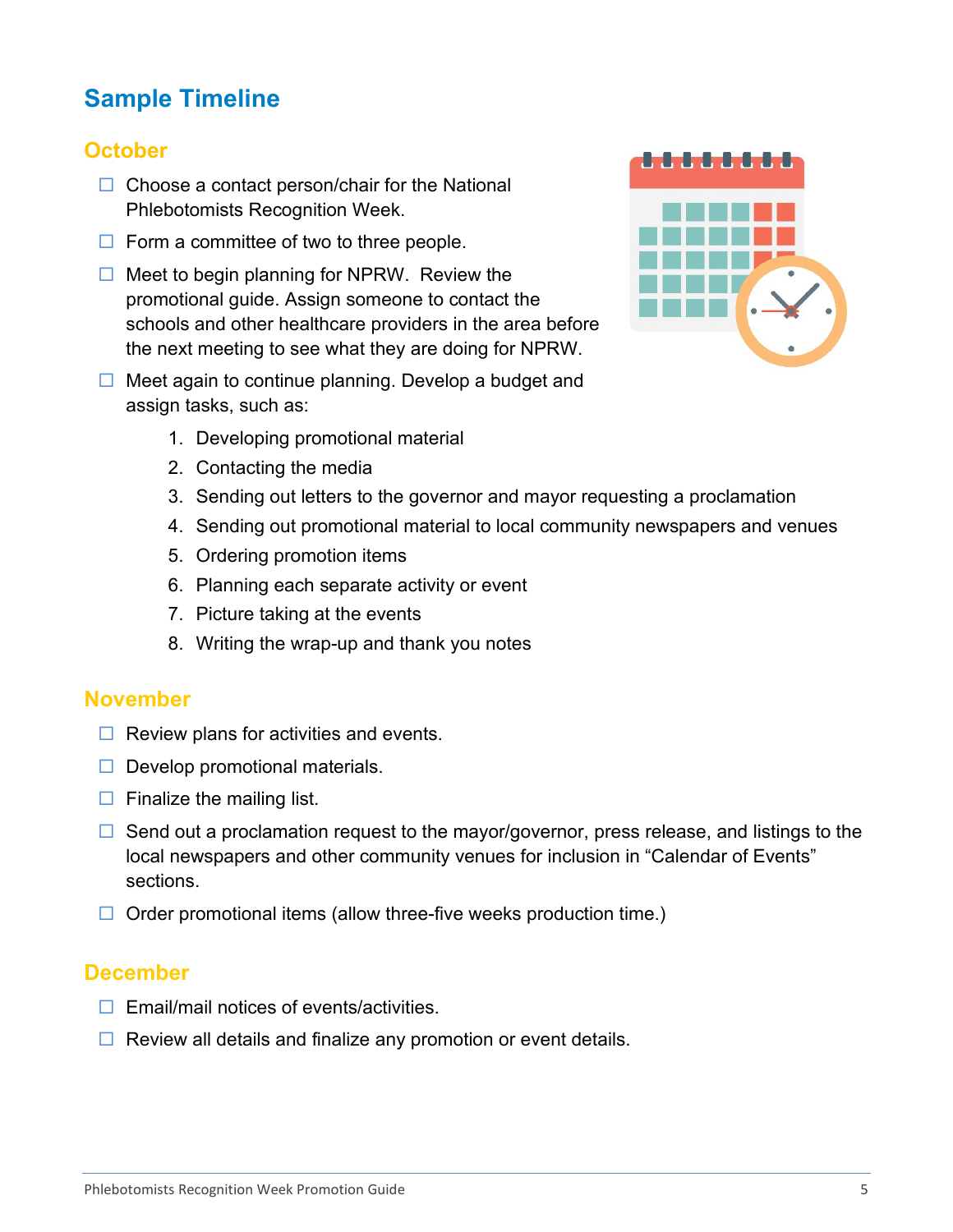#### **January**

- $\Box$  Make sure all promotional items have arrived.
- $\Box$  Confirm all events/activities and ensure volunteers know what to do.
- $\Box$  Get everyone excited about the week by posting items on social media, employee intranet and/or website.

#### **Week of Event**

- $\Box$  Check in with everyone involved to make sure they understand assignments and deadlines for designated duties.
- $\Box$  Communicate often during the week, get everyone involved, and most of all, have fun.
- $\Box$  Meet to recap the week on Friday or following Monday. Obtain feedback from volunteers on the events/activities.
- $\Box$  Do a write-up on what went well, what you would do again, and what didn't work. Also, make sure you note suggestions from others on activities/events for next year.
- $\Box$  Send thank you notes to all volunteers and any donations or in-kind gifts you received.
- <span id="page-5-0"></span> $\Box$  Email AMT any pictures from the event.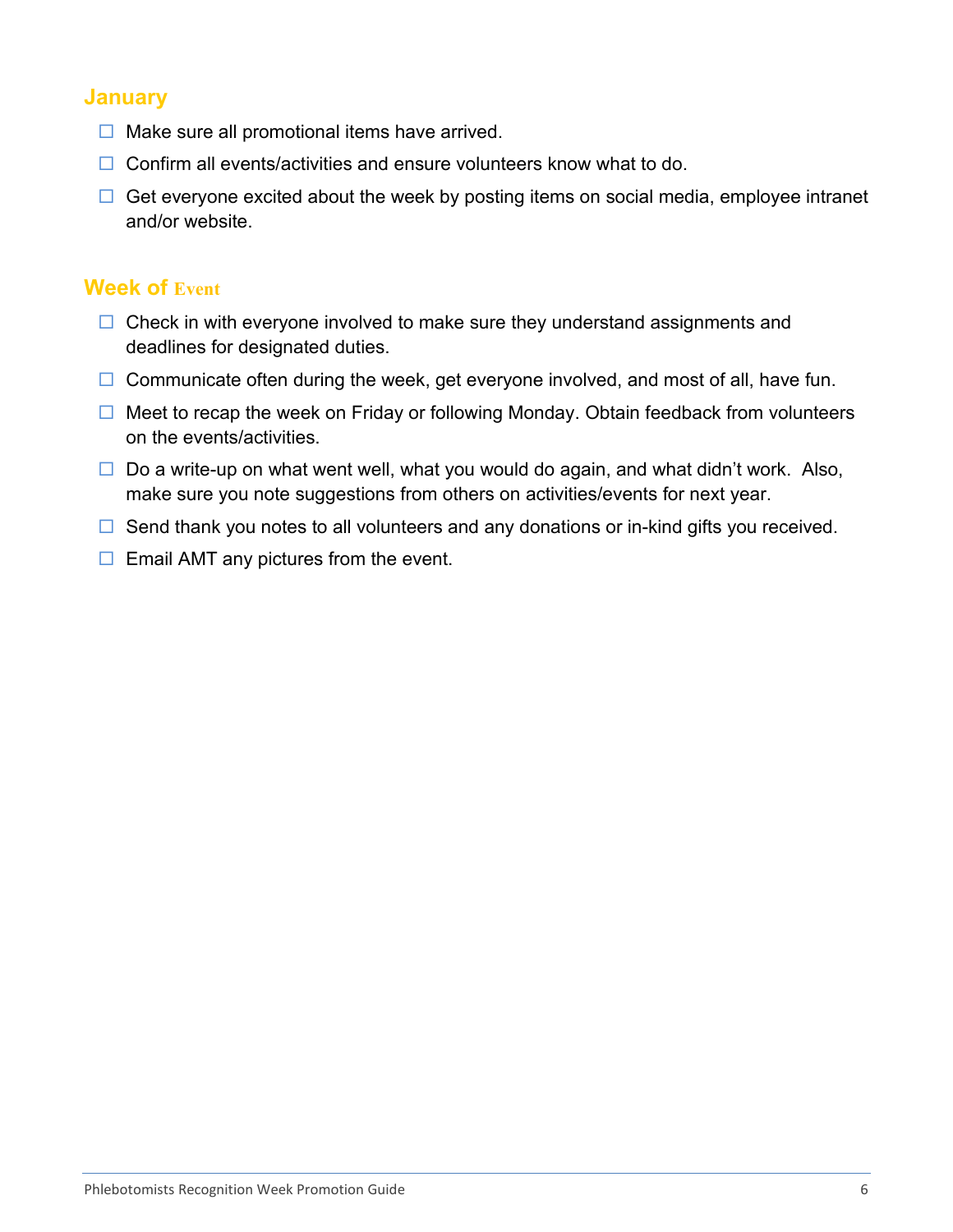### **Promotional Ideas**

- $\Box$  Post information on the recognition week on your organization, school or employer website or provide information for internal newsletters, intranet and social media.
- $\Box$  Place banners, posters, etc. within your workplace/school in high-traffic areas to help celebrate the week.



- $\Box$  Order promotional items and have everyone wear them during the week.
- $\Box$  Develop a short quiz, crossword puzzle or other game and award prizes to the winners.
- $\Box$  Sponsor career information booths at local high schools or for the general public (for example at your local library). Offer to visit high schools and promote the allied health career. Have posters or other promotional items, such as pens or stickers as souvenirs.
- $\Box$  Sponsor local high school students to shadow an allied health professional for a day at work.
- $\Box$  Celebrate with your colleagues/other students, your organization/school or others in the community by sponsoring a food-related function (picnic, potluck dinner, hot dog stand, ice cream social) or an activity (such as a softball or volleyball game).
- $\Box$  Email flyers/brochures to the local community and to other healthcare providers.
- $\Box$  Email press releases to the media, proclamation requests to the mayor/governor and listings to the local newspapers.
- <span id="page-6-0"></span> $\Box$  With permission, take photos of events and tag on social media or send to your workplace or school contacts.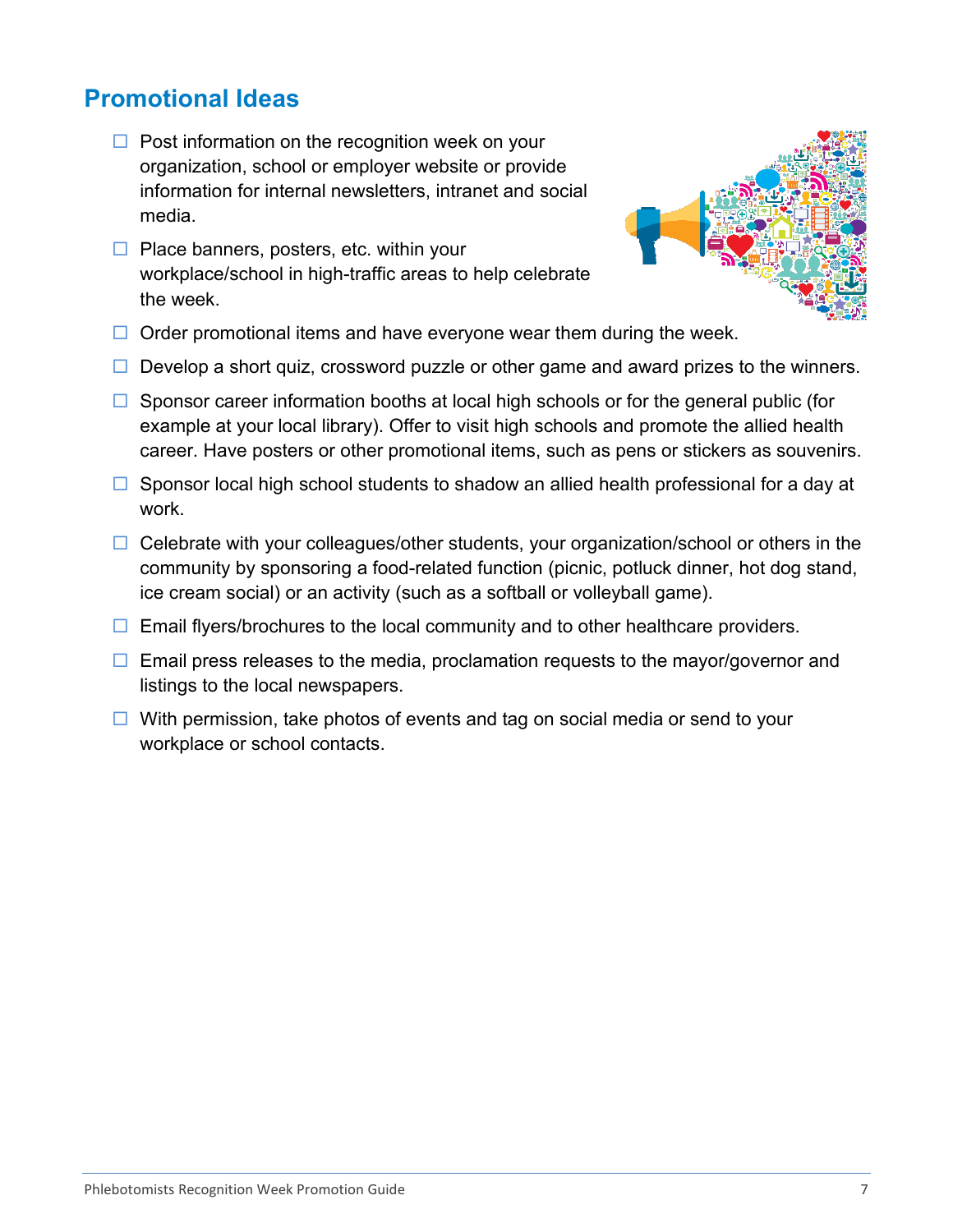# **Social Media Sample Posts**

Use the social media messages below to congratulate your phlebotomy students or recognize your employees/coworkers, and educate your followers on the phlebotomists' vital role in the health care profession.

Download NPRW week images to use on your posts

- [Instagram](https://www.americanmedtech.org/Portals/0/PDF/Be%20Involved/Recognition_Weeks/Phlebotomists-Social-Media-2.jpg) Image
- [Facebook/LinkedIn/Twitter Image](https://americanmedtech.org/Portals/0/PDF/Be%20Involved/Recognition_Weeks/Phlebotomists-Social-Media-3.jpg)

#### **General**

#### **Facebook/Instagram**



National Phlebotomists Recognition Week, #NPRW, was established by @americanmedtech and is taking place February 14-18, 2022. Phlebotomists' play a vital role in maintaining patient health and promoting lab efficiency and effectiveness. #AMTPhlebotomistsWeek #NationalPhlebotomistWeek

#### **LinkedIn**

National Phlebotomists Recognition Week (NPRW), established by @American Medical Technologists, is taking place February 14-18, 2022. Phlebotomists' play a vital role in maintaining patient health and promoting lab efficiency and effectiveness. #AMTPhlebotomistsWeek #NationalPhlebotomistWeek #NPRW

#### **Twitter**

National Phlebotomists Recognition Week #NPRW, established by @americanmedtech, is taking place February 14-18, 2022. Phlebotomists' play a vital role in maintaining patient health and promoting lab efficiency and effectiveness. #AMTPhlebotomistsWeek #NationalPhlebotomistWeek

#### **For Employers**

#### **Facebook/Instagram**

National Phlebotomists Recognition Week, #NPRW, was established by @americanmedtech and is taking place February 14-18, 2022. We want to take this opportunity to thank all the phlebotomists that we work with on a daily basis and recognize the vital role they play in maintaining patient health and promoting lab efficiency and effectiveness. #AMTPhlebotomistsWeek #NationalPhlebotomistWeek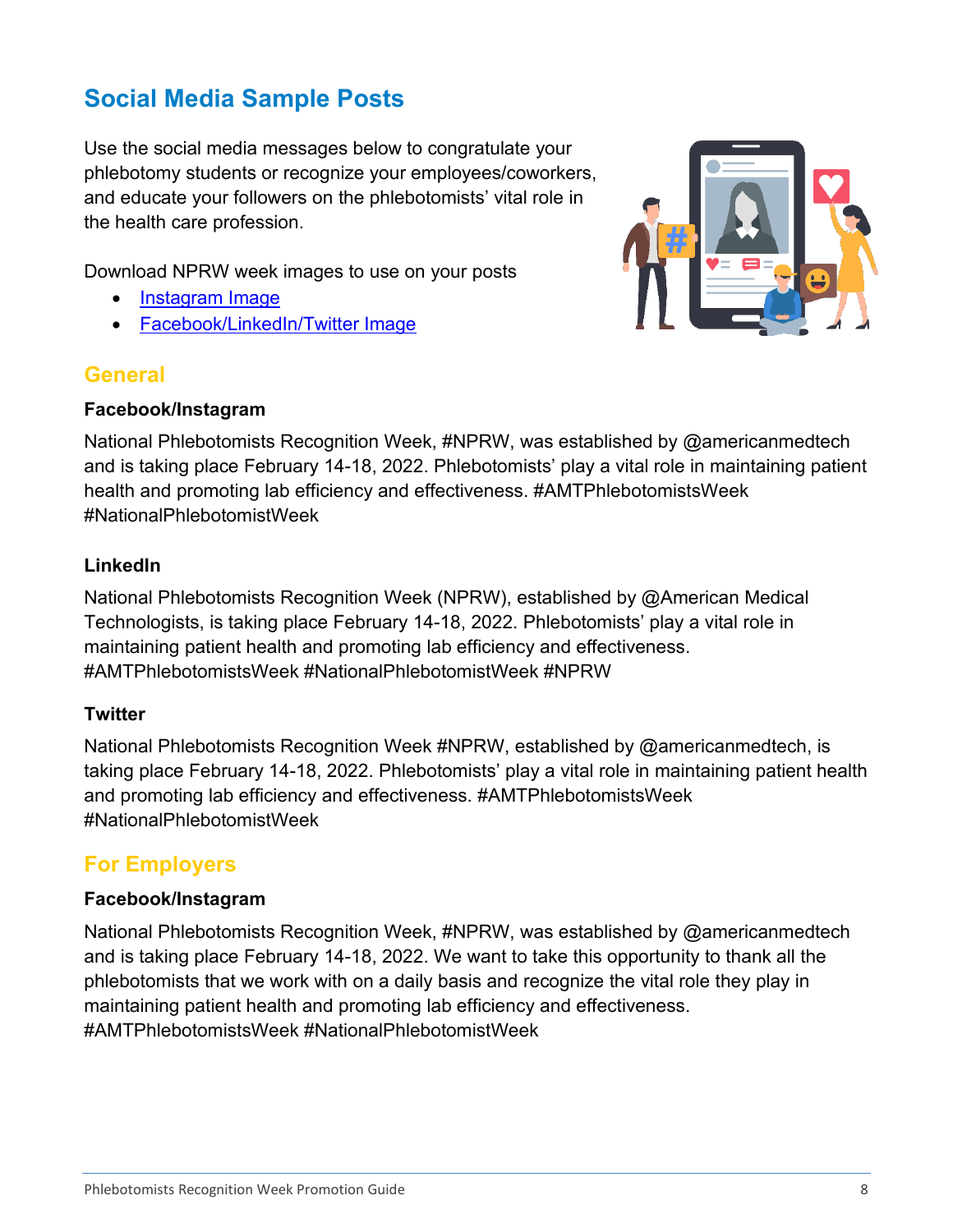#### **LinkedIn**

National Phlebotomists Recognition Week (NPRW) was established by @American Medical Technologists and is taking place February 14-18, 2022. We want to take this opportunity to thank all the phlebotomists that we work with on a daily basis and recognize the vital role they play in maintaining patient health and promoting lab efficiency and effectiveness. #AMTPhlebotomistsWeek #NationalPhlebotomistWeek #NPRW

#### **Twitter**

National Phlebotomists Recognition Week #NPRW, established by @americanmedtech, is February 14-18. Thank you to all the phlebotomists we work with for the vital role you play in healthcare. #AMTPhlebotomistsWeek #NationalPhlebotomistWeek

### **For Schools**

#### **Facebook/Instagram**

National Phlebotomists Recognition Week, #NPRW, was established by @americanmedtech and is taking place February 14-18, 2022. We want to take this opportunity to congratulate our phlebotomy students for the hard work they are doing to enter the profession. #AMTPhlebotomistsWeek #NationalPhlebotomistWeek

#### **LinkedIn**

National Phlebotomists Recognition Week (NPRW), was established by @American Medical Technologists and is taking place February 14-18, 2022. We want to take this opportunity to congratulate our phlebotomy students for the hard work they are doing to enter the profession. #AMTPhlebotomistsWeek #NationalPhlebotomistWeek #NPRW

#### **Twitter**

<span id="page-8-0"></span>National Phlebotomists Recognition Week, #NPRW, was established by @americanmedtech and is taking place February 14-18, 2022. We want to congratulate our phlebotomy students for the hard work they are doing to enter the profession. #AMTPhlebotomistsWeek #NationalPhlebotomistWeek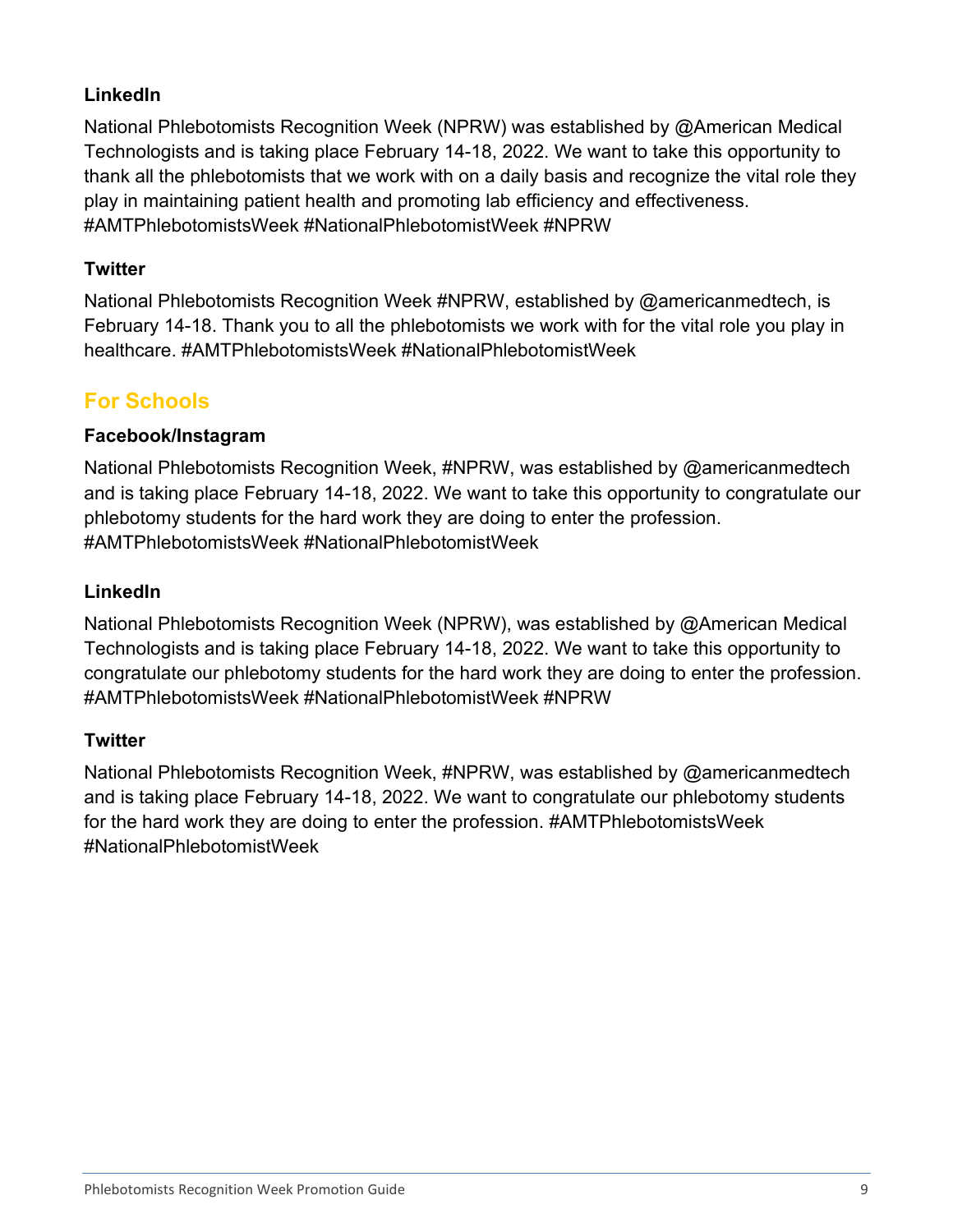# **Tips for Working with the Media**

- $\Box$  Email a press release with complete details, including time, date and reason why the event is important to local papers, television and radio stations, hospitals, laboratories, medical offices and schools no later than one month before the event, preferably earlier. If using the press release provided, be sure to include your name, phone number and email in the space provided for the contact.
- $\Box$  If an editor should follow-up be prepared to provide further information about the event and the profession's vital role in healthcare.
- <span id="page-9-0"></span> $\Box$  Include a picture (or logo) with the press release whenever possible

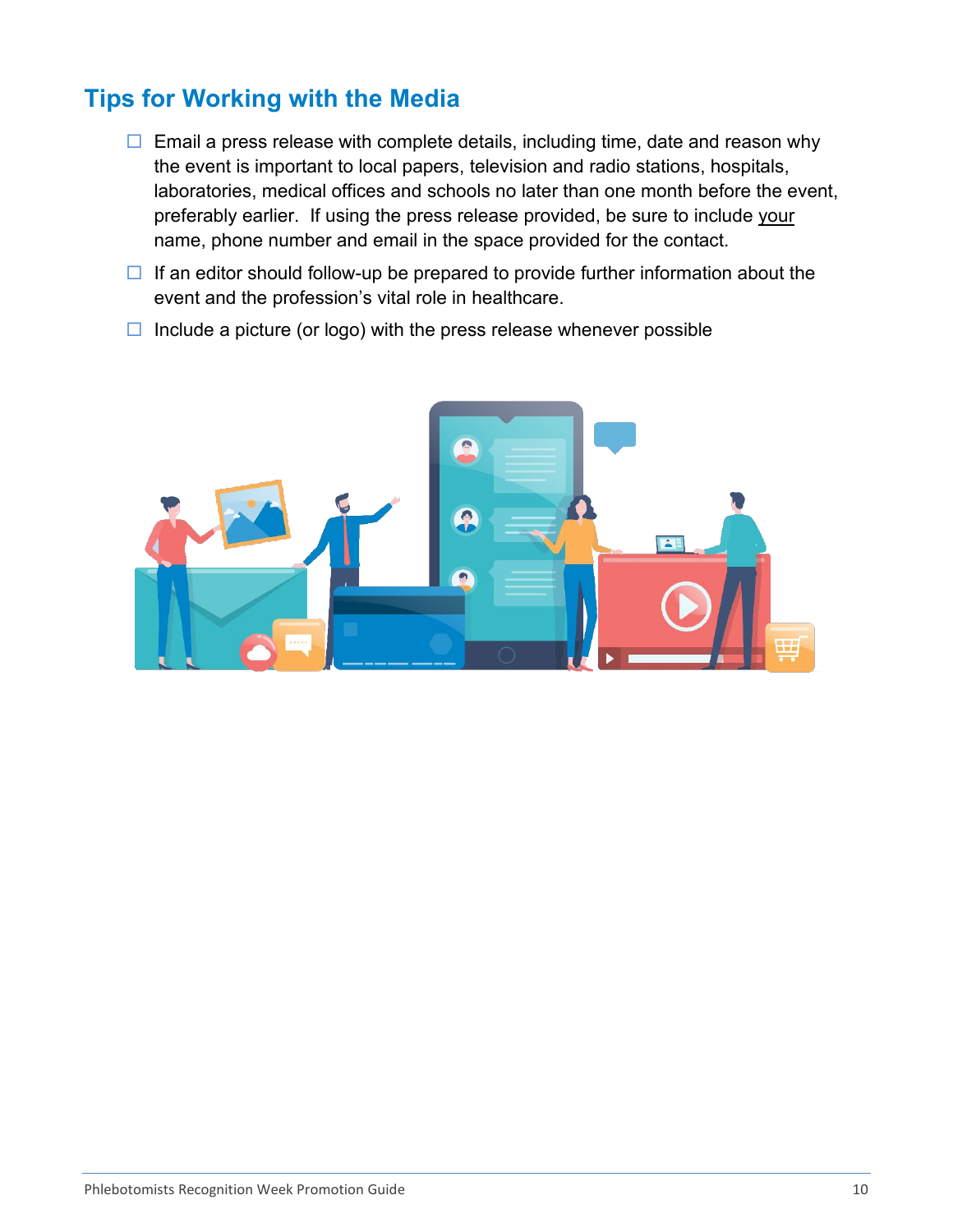Phlebotomists Recognition Week Promotion Guide 11 and 200 and 200 and 21 and 21 and 21 and 21 and 21 and 21 and 21 and 21 and 21 and 21 and 21 and 21 and 21 and 200 and 200 and 200 and 200 and 200 and 200 and 200 and 200 a

### **Proclamations**

Mayoral or gubernatorial proclamations are a unique promotion idea that requires little time to obtain but has significant benefits. Elected public officials or school officials generally welcome the opportunity to participate in such events.

Procedures for arranging a proclamation signing ceremony vary among states, cities and schools. A general outline is given below.

#### **Arranging a Proclamation Signing**

- $\Box$  Obtain the telephone number of the mayor or governor's office or search online to see if there is an email or form that needs to be submitted. Request the proclamation as far in advance as possible. Be flexible in setting a date for a proclamation signing.
- $\Box$  When you call the official's office, say that you wish to talk to someone about requesting the mayor or governor sign a proclamation.
- Introduce yourself and include your name, title, and employer. Please tell the person**:** "National Phlebotomists Recognition Week will be observed nationally, February 14-18, 2022. I would like to ask the (mayor/governor), to sign a proclamation designating that week as National Phlebotomists Recognition Week in this (city/state). Would it be possible to send a letter or email explaining the week and provide suggested wording for a proclamation? If so, can you please provide me with the proper address and email." A sample letter is shown below.
- $\Box$  Mark a date on your calendar (about two weeks in the future) to follow-up if you have not had a response. When the person responds, offer to meet with the person in advance of the signing.
- $\Box$  Once a date has been set, determine whether newspapers, TV or radio stations will be contacted by their office. If not, invite the media to attend. Prepare press releases and background information on NPRW to be distributed to the media, either in advance of the ceremony or at the actual signing.
- $\Box$  If the governor or mayor's official photographer will not be present, request that one of your members take pictures. Send the photos to AMT at [recognitionweeks@americanmedtech.org.](mailto:recognitionweeks@americanmedtech.org)
- $\Box$  After the ceremony, send a thank-you note to the (mayor/governor), as well as the person who helped arrange the signing. This helps to establish a future relationship.

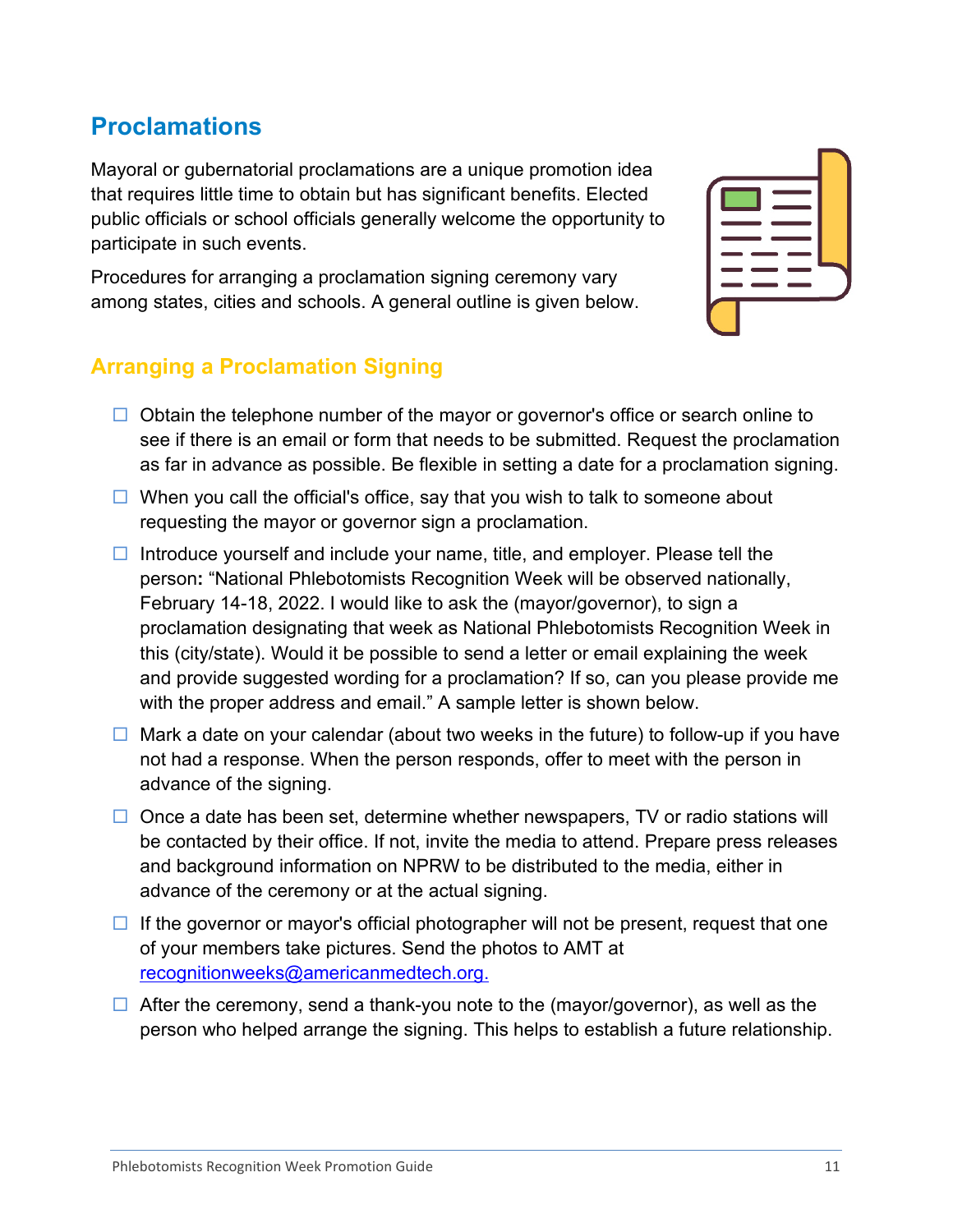# <span id="page-11-0"></span>**Example of Proclamation Letter**

Dear :

National Phlebotomists Recognition Week will be observed nationally on February 14-18, 2022. This week recognizes the contributions of phlebotomists whose efforts help give our nation the best possible health care.

I am the National Phlebotomists Recognition Week Coordinator for (state/city/district). I am writing today to request the week of February 14-18, 2022, to be officially recognized in (state/city). I am requesting that (mayor/governor) participate in a ceremony at (his/her) office to sign a proclamation declaring a celebration of the week.

The wording for a suggested proclamation is attached. I have also included a schedule close to the actual week during which it would be appropriate to hold the ceremony.

Please let me know if this schedule includes a convenient time for the (mayor/governor). I look forward to hearing from you regarding the approval of the proclamation and a reserved day and time for the signing. In the meantime, please feel free to contact me, and I will be happy to answer any questions you may have. I appreciate your interest. Thank you.

*Sincerely,*

*(Your name) (Address) (Telephone number)*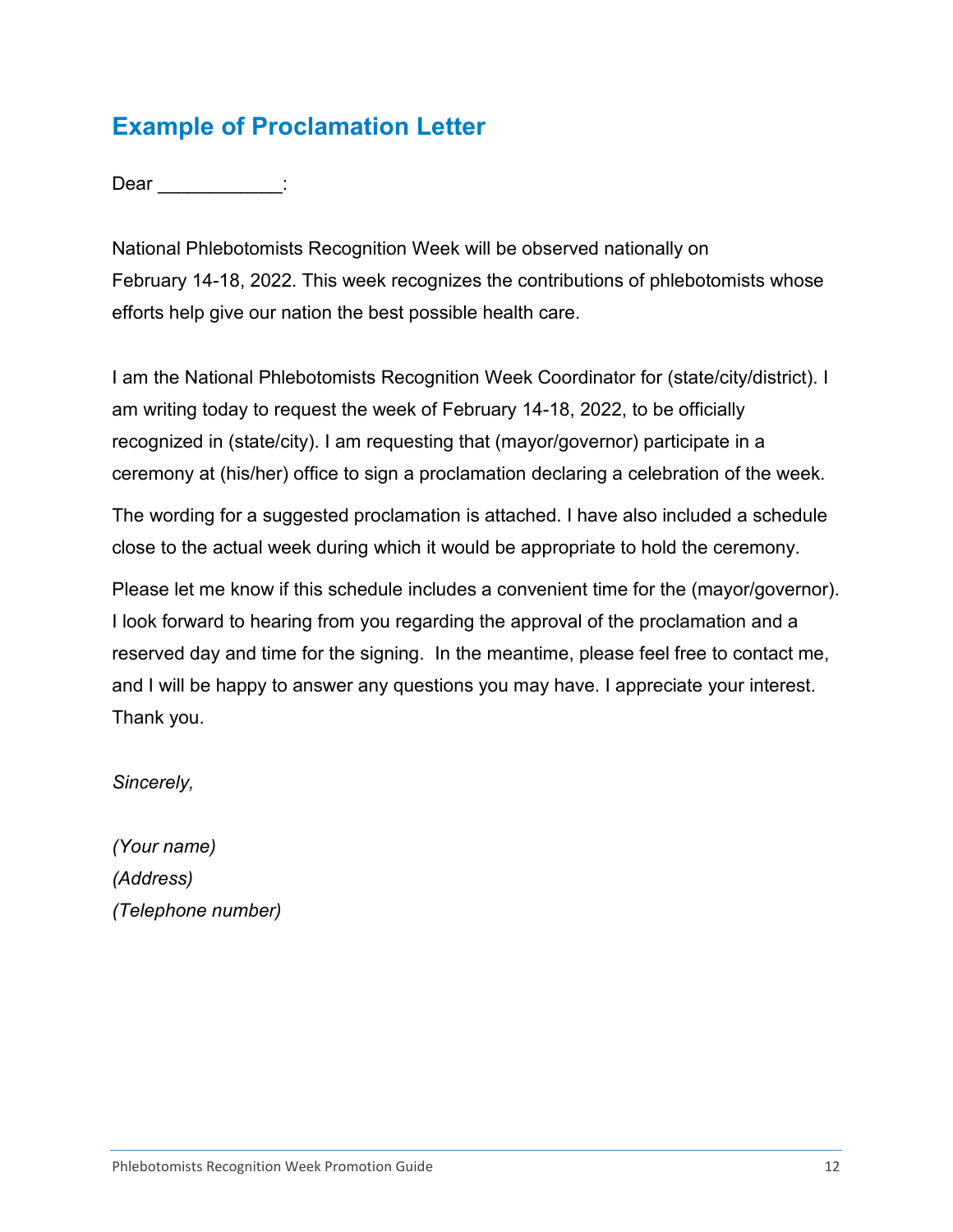# <span id="page-12-0"></span>**Sample Proclamation**

| WHEREAS,        | the health of all Americans depends upon educated minds<br>and trained hands; and                                                                                                                                                |
|-----------------|----------------------------------------------------------------------------------------------------------------------------------------------------------------------------------------------------------------------------------|
| <b>WHEREAS,</b> | the practice of modern medicine at the exacting standards<br>we now enjoy would be impossible without the clinical and<br>administrative duties performed daily in the physician's<br>office, clinic, laboratory or hospital and |
| <b>WHEREAS,</b> | these multi-skilled professionals help create a professional<br>and comforting atmosphere for patients by offering them<br>guidance and support, and                                                                             |
| <b>WHEREAS,</b> | through this dedication phlebotomists of the United States<br>have made a vital contribution to the quality of health care.                                                                                                      |
| NOW THEREFORE,  | I, (name) __________, Mayor/Governor of the (City, State) of<br>(name), do hereby proclaim the week of February 14-18,<br>2022                                                                                                   |

#### as: **National Phlebotomists Recognition Week**

and urge all citizens to recognize and support the vital service provided by phlebotomists for the benefit of all citizens.

IN WITNESS, WHEREOF, I have hereunto set my hand and caused the seal of the (city/state) of (name), to be affixed this (day) of (month), 2022.

*(Name of Mayor/Governor)*

\_\_\_\_\_\_\_\_\_\_\_\_\_\_\_\_\_\_\_\_\_\_\_\_\_\_\_\_\_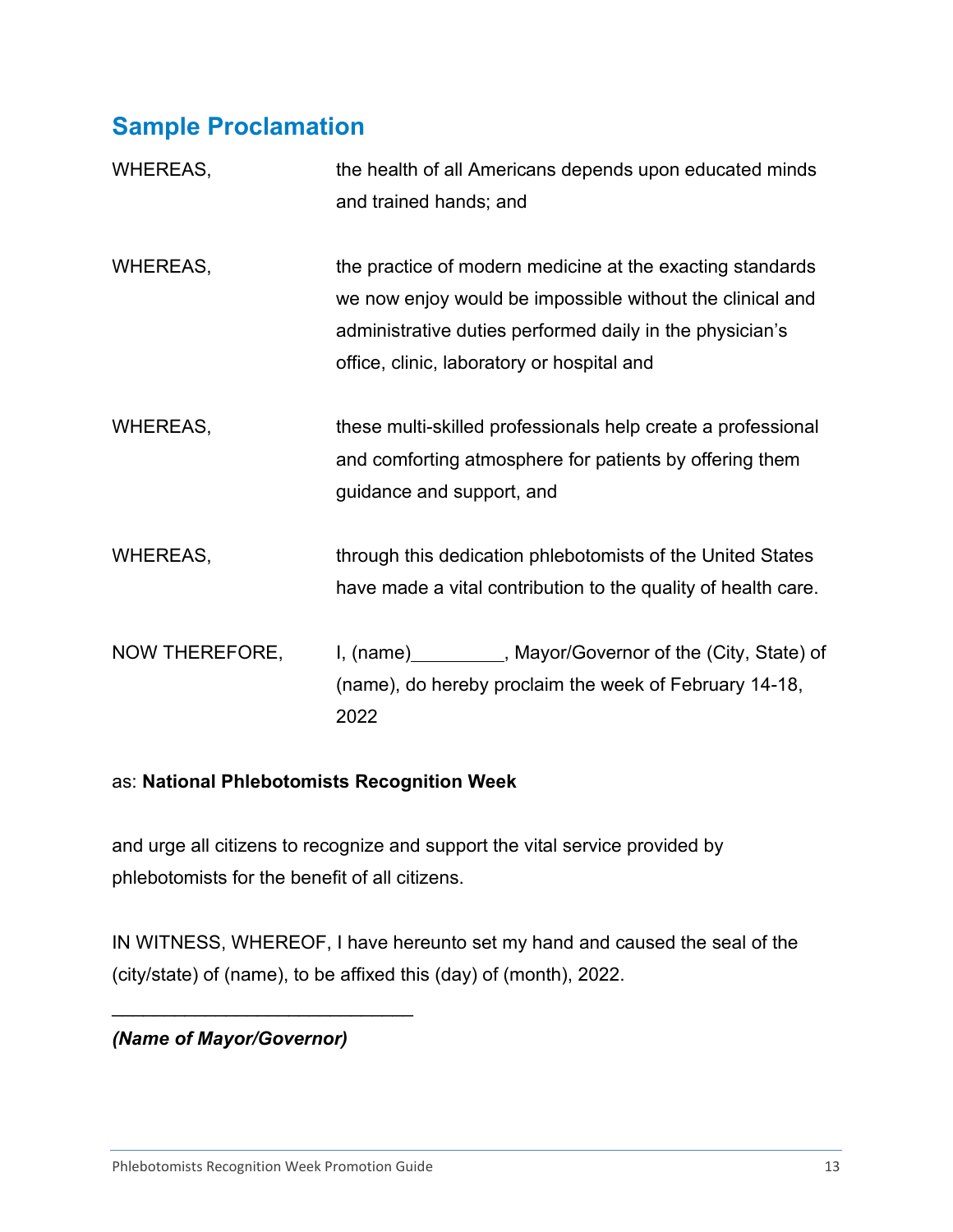# <span id="page-13-0"></span>**Sample Press Release**

#### **News Release**

# **Contact Information:**

Name, phone and email

#### **For Immediate Release**

### **National Phlebotomists Recognition Week is celebrated** February 14-18, 2022 *"Phlebotomists – Drawn to Help Others"*

**Date, your City, your State** – The (insert your group's name/affiliation) along with the Registered Phlebotomy Technicians (RPTs) of American Medical Technologists (AMT) will be observing National Medical Assistants Recognition Week (NPRW), February 14- 18, 2022. Since 1992, RPTs and others in the healthcare community have honored the vital role and the professional excellence that phlebotomists provide in the delivery of healthcare to patients. The 2022 theme, "Phlebotomists, Drawn to Help Others" emphasizes their commitment as a vital member of the healthcare team.

The following community events, celebrations and recognition events are scheduled:

(List events, date, time, place and contact name for each event.) (If no events are planned, but you want to send a press release, the following paragraph can be inserted here: "In addition to NPRW activities headed by AMT and state societies, numerous hospitals, laboratories, clinics, physician offices and schools around the country will hold celebrations to benefit the general public.")

Phlebotomists certified by AMT as RPTs must pass an exam and have the required education and experience to receive this professional certification. A phlebotomist is a multi-skilled professional who combines clinical and administrative responsibilities